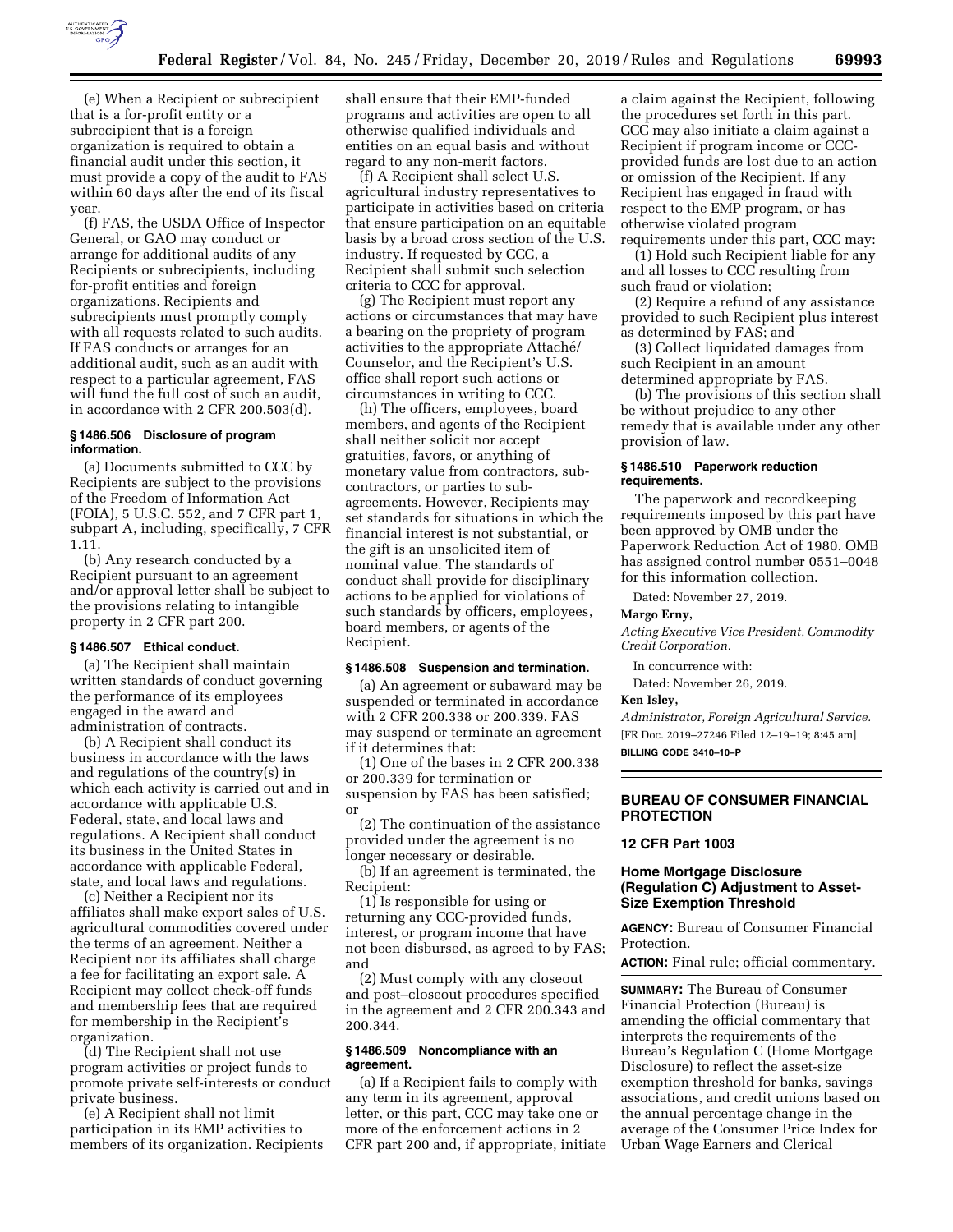Workers (CPI–W). Based on the 1.6 percent increase in the average of the CPI–W for the 12-month period ending in November 2019, the exemption threshold is adjusted to \$47 million from \$46 million. Therefore, banks, savings associations, and credit unions with assets of \$47 million or less as of December 31, 2019, are exempt from collecting data in 2020.

**DATES:** This rule is effective on January 1, 2020.

# **FOR FURTHER INFORMATION CONTACT:**

Rachel Ross, Attorney-Advisor; Kristen Phinnessee, Senior Counsel, Office of Regulations, at (202) 435–7700. If you require this document in an alternative electronic format, please contact *[CFPB](mailto:CFPB_Accessibility@cfpb.gov)*\_ *[Accessibility@cfpb.gov.](mailto:CFPB_Accessibility@cfpb.gov)* 

# **SUPPLEMENTARY INFORMATION:**

# **I. Background**

The Home Mortgage Disclosure Act of 1975 (HMDA)<sup>1</sup> requires most mortgage lenders located in metropolitan areas to collect data about their housing related lending activity. Annually, lenders must report their data to the appropriate Federal agencies and make the data available to the public. The Bureau's Regulation  $C^2$  implements HMDA.

Prior to 1997, HMDA exempted certain depository institutions as defined in HMDA (*i.e.,* banks, savings associations, and credit unions) with assets totaling \$10 million or less as of the preceding year-end. In 1996, HMDA was amended to expand the asset-size exemption for these depository institutions.3 The amendment increased the dollar amount of the asset-size exemption threshold by requiring a onetime adjustment of the \$10 million figure based on the percentage by which the CPI–W for 1996 exceeded the CPI– W for 1975, and it provided for annual adjustments thereafter based on the annual percentage increase in the CPI– W, rounded to the nearest multiple of \$1 million.

The definition of ''financial institution'' in § 1003.2(g) provides that the Bureau will adjust the asset threshold based on the year-to-year change in the average of the CPI–W, not seasonally adjusted, for each 12-month period ending in November, rounded to the nearest \$1 million. For 2019, the threshold was \$46 million. During the 12-month period ending in November 2019, the average of the CPI–W increased by 1.6 percent. As a result, the exemption threshold is increased to \$47 million for 2020. Thus, banks, savings

associations, and credit unions with assets of \$47 million or less as of December 31, 2019, are exempt from collecting data in 2020. An institution's exemption from collecting data in 2020 does not affect its responsibility to report data it was required to collect in 2019.

# **II. Procedural Requirements**

#### *A. Administrative Procedure Act*

Under the Administrative Procedure Act (APA), notice and opportunity for public comment are not required if the Bureau finds that notice and public comment are impracticable, unnecessary, or contrary to the public interest.4 Pursuant to this final rule, comment  $2(g)-2$  in Regulation C, supplement I, is amended to update the exemption threshold. The amendment in this final rule is technical and nondiscretionary, and it merely applies the formula established by Regulation C for determining any adjustments to the exemption threshold. For these reasons, the Bureau has determined that publishing a notice of proposed rulemaking and providing opportunity for public comment are unnecessary. Therefore, the amendment is adopted in final form.

Section 553(d) of the APA generally requires publication of a final rule not less than 30 days before its effective date, except (1) a substantive rule which grants or recognizes an exemption or relieves a restriction; (2) interpretive rules and statements of policy; or (3) as otherwise provided by the agency for good cause found and published with the rule.5 At a minimum, the Bureau believes the amendments fall under the third exception to section 553(d). The Bureau finds that there is good cause to make the amendments effective on January 1, 2020. The amendment in this final rule is technical and nondiscretionary, and it applies the method previously established in the agency's regulations for determining adjustments to the threshold.

## *B. Regulatory Flexibility Act*

Because no notice of proposed rulemaking is required, the Regulatory Flexibility Act does not require an initial or final regulatory flexibility analysis.6

#### *C. Paperwork Reduction Act*

The Bureau has determined that this final rule does not impose any new or revise any existing recordkeeping, reporting, or disclosure requirements on

covered entities or members of the public that would be collections of information requiring approval by the Office of Management and Budget under the Paperwork Reduction Act.7

### *D. Congressional Review Act*

Pursuant to the Congressional Review Act (5 U.S.C. 801 *et seq.*), the Bureau will submit a report containing this rule and other required information to the United States Senate, the United States House of Representatives, and the Comptroller General of the United States prior to the rule taking effect. The Office of Information and Regulatory Affairs (OIRA) has designated this rule as not a ''major rule'' as defined by 5 U.S.C. 804(2).

### **List of Subjects in 12 CFR Part 1003**

Banking, Banks, Credit unions, Mortgages, National banks, Reporting and recordkeeping requirements, Savings associations.

#### **Authority and Issuance**

For the reasons set forth above, the Bureau amends Regulation C, 12 CFR part 1003, as set forth below:

# **PART 1003—HOME MORTGAGE DISCLOSURE (REGULATION C)**

■ 1. The authority citation for part 1003 continues to read as follows:

**Authority:** 12 U.S.C. 2803, 2804, 2805, 5512, 5581.

■ 2. Effective January 1, 2020, Supplement I to Part 1003—Official Interpretations, as amended at 82 FR 40388, further amended at 84 FR 57946, is further amended by revising ''2(g) Financial Institution'' under the heading *Section 1003.2—Definitions* to read as follows:

**Supplement I to Part 1003—Official Interpretations** 

#### \* \* \* \* \*

*Section 1003.2—Definitions* 

\* \* \* \* \*

2(g) Financial Institution

1. *Preceding calendar year and preceding December 31.* The definition of financial institution refers both to the preceding calendar year and the preceding December 31. These terms refer to the calendar year and the December 31 preceding the current calendar year. For example, in 2019, the preceding calendar year is 2018 and the preceding December 31 is December 31, 2018. Accordingly, in 2019, Financial Institution A satisfies the asset-size threshold described in  $\S 1003.2(g)(1)(i)$  if its assets exceeded the threshold specified in comment 2(g)–2 on December 31, 2018. Likewise, in

<sup>1</sup> 12 U.S.C. 2801–2810.

<sup>2</sup> 12 CFR part 1003.

<sup>3</sup> 12 U.S.C. 2808(b).

<sup>4</sup> 5 U.S.C. 553(b)(B).

<sup>5</sup> 5 U.S.C. 553(d).

<sup>6</sup> 5 U.S.C. 603(a), 604(a). 7 44 U.S.C. 3501–3521.